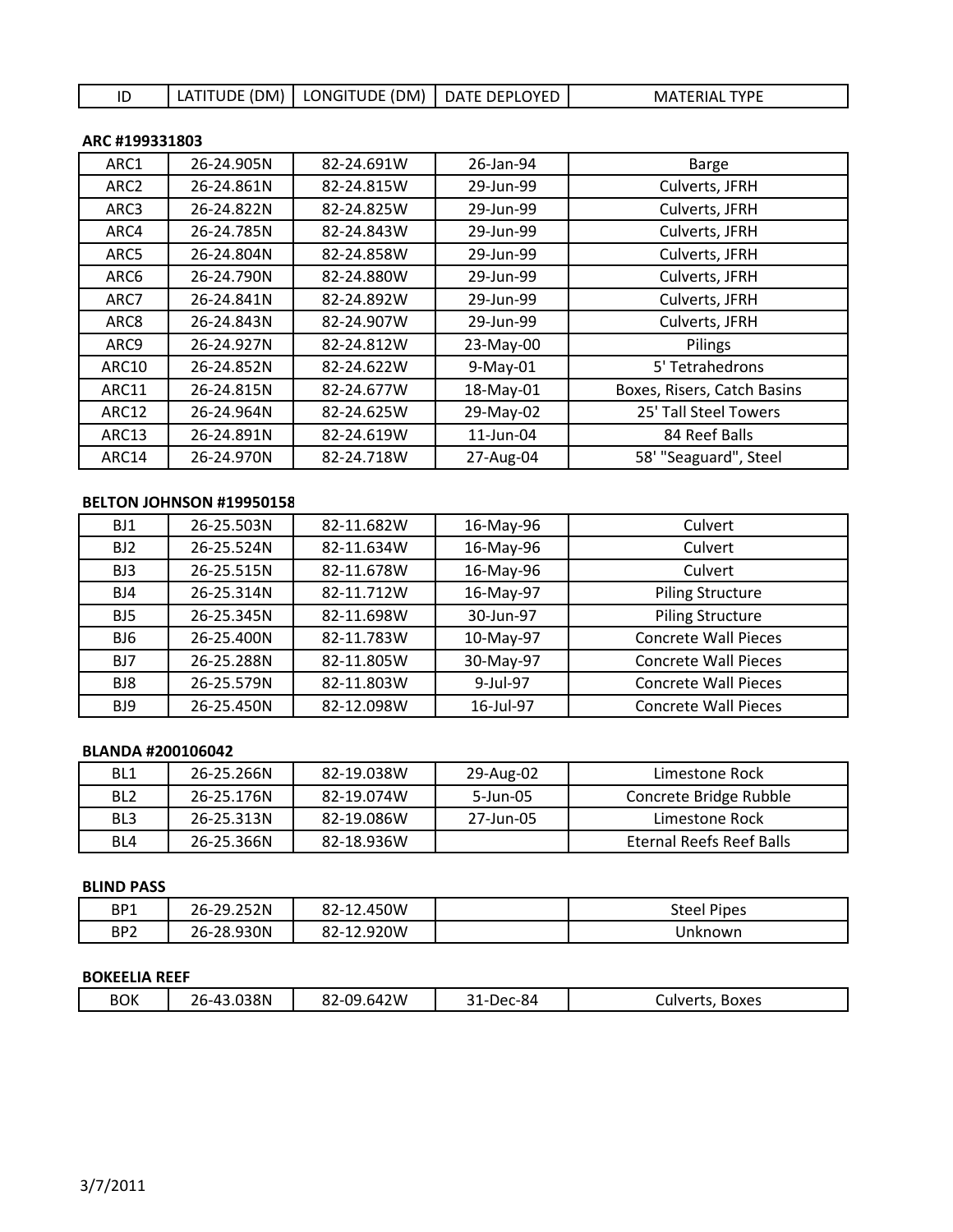# ID | LATITUDE (DM) | LONGITUDE (DM) | DATE DEPLOYED | MATERIAL TYPE

## **BOXCAR #198740233**

| BOX <sub>1</sub> | 26-42.222N | 82-35.930W | 31-Dec-87 | Railroad Boxcars, Hopper Cars |
|------------------|------------|------------|-----------|-------------------------------|
| BOX <sub>2</sub> | 26-41.830N | 82-36.063W | 31-Dec-87 | Railroad Boxcars, Hopper Cars |
| BOX3             | 26-42.163N | 82-35.974W | 31-Dec-87 | Railroad Boxcars, Hopper Cars |
| BOX4             | 26-42.024N | 82-35.989W | 31-Dec-87 | Railroad Boxcars, Hopper Cars |
| BOX <sub>5</sub> | 26-41.730N | 82-35.930W | 31-Dec-89 | <b>Steel Framework</b>        |
| BOX <sub>6</sub> | 26-41.768N | 82-35.959W | 15-Feb-93 | Culverts                      |
| BOX7             | 26-42.220N | 82-36.018W | 25-Jan-94 | Railroad Hopper Cars (8)      |
| BOX <sub>8</sub> | 26-42.259N | 82-35.960W | 25-Jan-94 | Railroad Hopper Cars (3)      |

## **CAPE HAZE #199231117**

| CH <sub>1</sub> | 26-45.761N | 82-09.494W | $1-Mar-02$ | <b>Novak Culverts</b>           |
|-----------------|------------|------------|------------|---------------------------------|
| CULV1A          | 26-45.777N | 82-09.380W | 10-May-95  | Culverts                        |
| CULV1B          | 26-45.753N | 82-09.354W | 10-May-95  | Culverts                        |
| CULV3A          | 26-45.729N | 82-09.466W | 10-May-95  | Culverts                        |
| CULV3B          | 26-45.712N | 82-09.492W | 10-May-95  | Culverts                        |
| CULV4A          | 26-45.720N | 82-09.490W | 10-May-95  | <b>Culverts</b>                 |
| CULV4B          | 26-45.700N | 82-09.520W | 10-May-95  | Culverts                        |
| CULV5A          | 26-45.730N | 82-09.560W | 10-May-95  | Culverts                        |
| CULV5B          | 26-45.720N | 82-09.600W | 10-May-95  | Culverts                        |
| CULV5C          | 26-45.750N | 82-09.590W | 10-May-95  | Culverts                        |
| GARBN1          | 26-45.755N | 82-09.380W | 10-May-95  | <b>Pyramidal Concrete Boxes</b> |
| GARBN3          | 26-45.737N | 82-09.490W | 10-May-95  | <b>Pyramidal Concrete Boxes</b> |
| GARBN4          | 26-45.710N | 82-09.510W | 10-May-95  | <b>Pyramidal Concrete Boxes</b> |
| GARBN5          | 26-45.700N | 82-09.570W | 10-May-95  | <b>Pyramidal Concrete Boxes</b> |
| STPIP1          | 26-45.779N | 82-09.354W | 10-May-95  | <b>Pyramidal Steel Pipes</b>    |
| STPIP3          | 26-45.790N | 82-09.464W | 10-May-95  | <b>Pyramidal Steel Pipes</b>    |
| STPIP4          | 26-45.690N | 82-09.510W | 10-May-95  | <b>Pyramidal Steel Pipes</b>    |
| STPIP5          | 26-45.740N | 82-09.570W | 10-May-95  | <b>Pyramidal Steel Pipes</b>    |

### **CAUSEWAY REEF #20039773**

| SC <sub>1</sub> | 26-22.980N | 82-01.110W | 21-Feb-06 | <b>Piling Cutoffs</b>     |
|-----------------|------------|------------|-----------|---------------------------|
| SC <sub>2</sub> | 26-22.937N | 82-01.144W | 9-Jun-06  | <b>Piling Cutoffs</b>     |
| SC <sub>3</sub> | 26-22.836N | 82-01.248W | 3-Aug-07  | Pile Caps, Steel Road Bed |
| SC <sub>4</sub> | 26-22.860N | 82-01.169W | 11-Sep-07 | Road Bed                  |
| SC <sub>5</sub> | 26-22.864N | 82-01.109W | 13-Nov-07 | Road Bed                  |
| SC <sub>6</sub> | 26-22.850N | 82-01.154W | 19-Nov-07 | Road Bed/Pilings          |
| SC <sub>7</sub> | 26-22.937N | 82-01.144W | 9-Jun-06  | <b>Piling Cutoffs</b>     |
| SC <sub>8</sub> | 26-22.926N | 82-01.127W | 31-Jul-06 | <b>Piling Cutoffs</b>     |
| SC <sub>9</sub> | 26-22.901N | 82-01.125W | 6-Sep-06  | <b>Piling Cutoffs</b>     |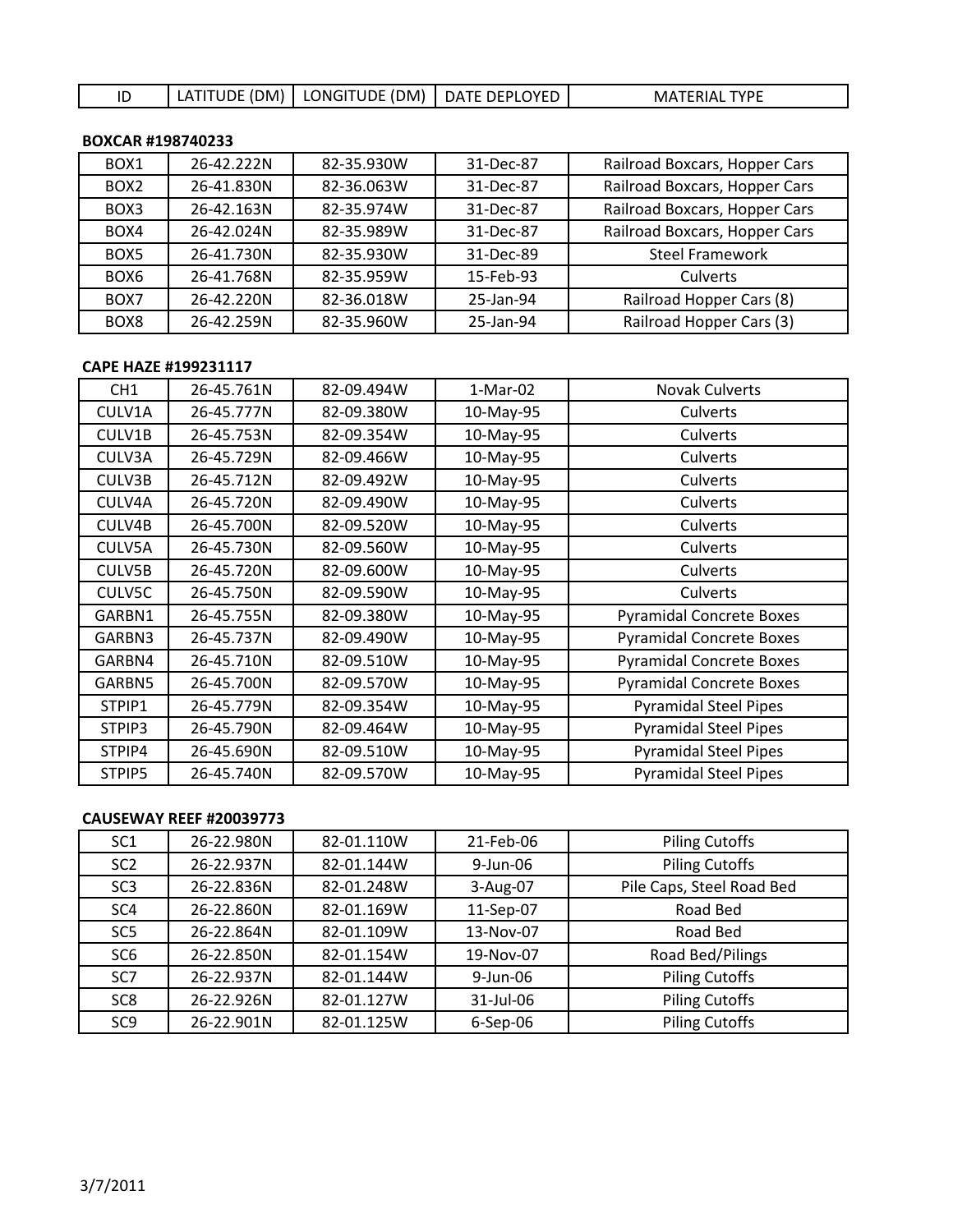|  |  | LATITUDE (DM)   LONGITUDE (DM)   DATE DEPLOYED |  | <b>MATERIAL TYPE</b> |
|--|--|------------------------------------------------|--|----------------------|
|--|--|------------------------------------------------|--|----------------------|

|                  | .09EWAT INEEL #20099779 (CONC) |            |           |                           |
|------------------|--------------------------------|------------|-----------|---------------------------|
| <b>SC10</b>      | 26-22.980N                     | 82-01.082W | 11-Sep-06 | <b>Piling Cutoffs</b>     |
| <b>SC11</b>      | 26-23.030N                     | 82-01.174W | 13-Apr-07 | <b>Piling Cutoffs</b>     |
| <b>SC12</b>      | 26-22.835N                     | 82-01.258W | 30-Jul-07 | Pile Caps/Pilings         |
| <b>SC13</b>      | 26-22.836N                     | 82-01.248W | 3-Aug-07  | Pile Caps, Steel Road Bed |
| <b>SC14</b>      | 26-22.87N                      | 82-01.270W | 8-Aug-07  | Pilings                   |
| <b>SC15</b>      | 26-22.842N                     | 82-01.236W | 5-Sep-07  | Guardrails                |
| SC16             | 26-22.860N                     | 82-01.169W | 11-Sep-07 | Road Bed                  |
| SC17             | 26-22.876N                     | 82-01.208W | 14-Sep-07 | Road Bed                  |
| <b>SC18</b>      | 26-22.912N                     | 82-01.250W | 24-Sep-07 | Guardrails, Pilings       |
| SC19             | 26-22.866N                     | 82-01.053W | 9-Nov-07  | Road Bed                  |
| <b>SC20</b>      | 26-22.864N                     | 82-01.109W | 13-Nov-07 | Road Bed                  |
| <b>SC21</b>      | 26-22.903N                     | 82-01.219W | 14-Nov-07 | Road Bed                  |
| <b>SC22</b>      | 26-22.850N                     | 82-01.154W | 19-Nov-07 | Road Bed/Pilings          |
| SC23             | 26-22.934N                     | 82-01.219W | 27-Nov-07 | Pile Caps/Pilings         |
| <b>SC24</b>      | 26-22.944N                     | 82-01.248W | 3-Dec-07  | Pile Caps/Pilings         |
| SC25             | 26-22.932N                     | 82-01.205W | 6-Dec-07  | Pile Caps/Pilings         |
| SC26             | 26-22.894N                     | 82-01.195W | 7-Dec-07  | Pile Caps                 |
| <b>SC27</b>      | 26-22.990N                     | 82-01.240W | 10-Dec-07 | Pilings                   |
| SC <sub>28</sub> | 26-23.031N                     | 82-01.256W | 19-Dec-07 | Pile Caps/Pilings         |
| SC29             | 26-22.976N                     | 82-01.203W | 7-Jan-08  | Pile Caps/Pilings         |

# **CAUSEWAY REEF #20039773 (cont)**

### **CHARLIE'S REEF #199131821**

| CHAR1             | 26-33.374N | 82-43.368W | 25-Jan-94   | Railroad Hopper Cars |
|-------------------|------------|------------|-------------|----------------------|
| CHAR <sub>2</sub> | 26-33.498N | 82-43.128W | 25-Jan-94   | Railroad Hopper Cars |
| CHAR3             | 26-33.130N | 82-43.415W | $9$ -Jul-99 | Vessel               |
| TWBARG            | 26-29.975N | 82-43.468W |             | <b>Barges</b>        |

# **CHARLOTTE'S #200106041**

| ROCK         | 26-45.836N | '.434W<br>$82 - 27$ | 8-Mar-07  | Limestone Rock    |
|--------------|------------|---------------------|-----------|-------------------|
| <b>SLABS</b> | 26-45.771N | 82-27<br>541W       | 26-Jun-03 | Slabs<br>Concrete |

## **DANGER REEF**

| 5W<br>W.<br>۰.<br>. .<br>.<br>ື<br><u>. u</u><br>$ -$<br>-- | D1 | ำN<br>_____<br>____ | ----<br>$02 - 11.17$ | റ<br>$ -$<br>$\sim$<br>__ | ____ |
|-------------------------------------------------------------|----|---------------------|----------------------|---------------------------|------|
|                                                             |    |                     |                      |                           |      |

## **DEAN HICKS REEF**

|  | DH1 | ∠2.199N<br>'h-<br>--<br>$  -$<br>$\sim$ | -----<br>:82W<br>ے ت | ΩC<br>5-A<br>·uo<br>. u<br>∸~ | Rock<br>Limestone<br>_ _ _ _ |
|--|-----|-----------------------------------------|----------------------|-------------------------------|------------------------------|
|--|-----|-----------------------------------------|----------------------|-------------------------------|------------------------------|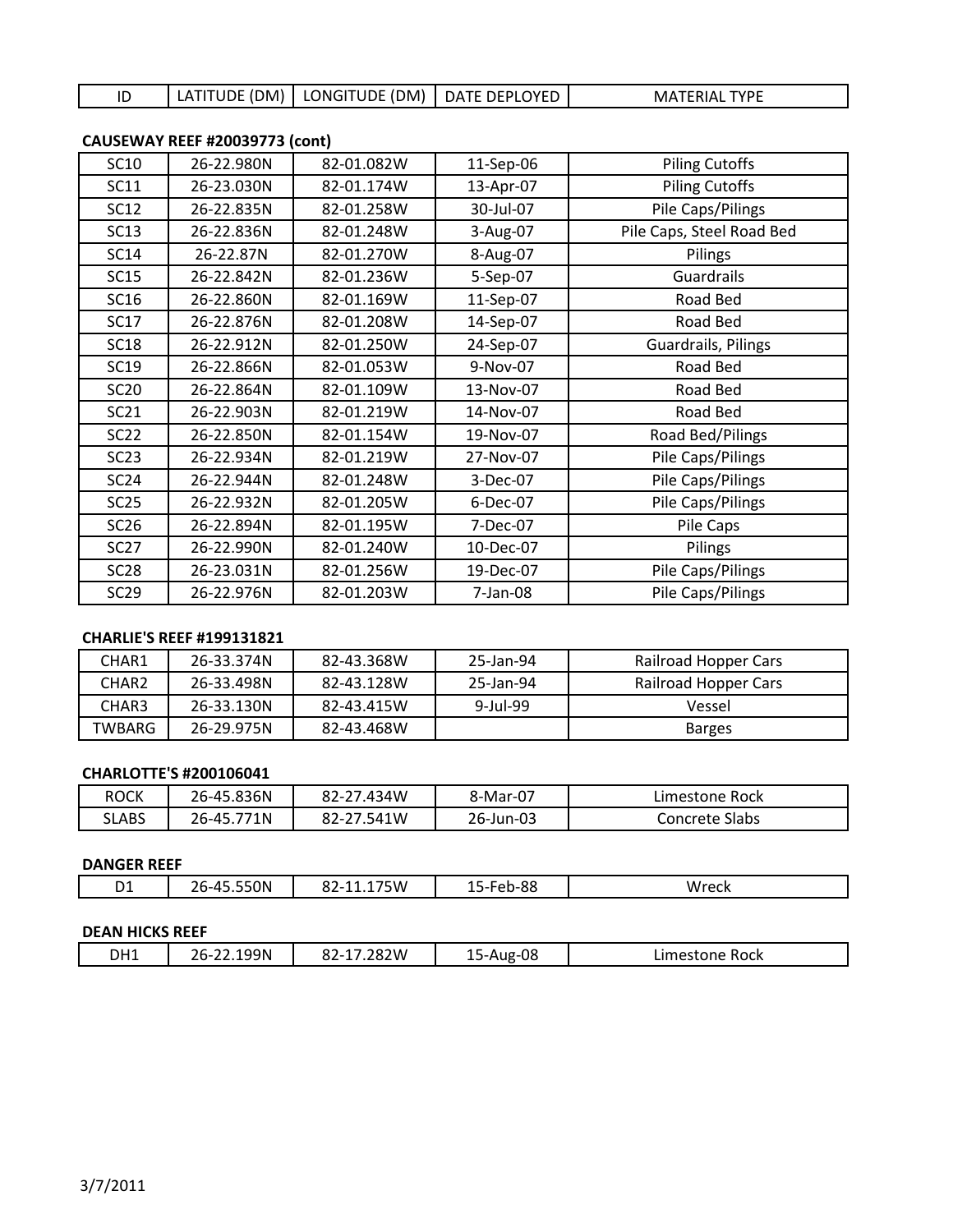# ID | LATITUDE (DM) | LONGITUDE (DM) | DATE DEPLOYED | MATERIAL TYPE

### **DOC KLINE #198840929**

| DK1             | 26-20.877N | 82-05.650W | 15-Jun-88   | <b>Barge</b>                   |
|-----------------|------------|------------|-------------|--------------------------------|
| DK <sub>2</sub> | 26-20.151N | 82-05.355W | 7-Jun-91    | Culverts                       |
| DK <sub>3</sub> | 26-20.224N | 82-05.484W | 30-Jun-92   | <b>Concrete Junction Boxes</b> |
| DK4             | 26-20.359N | 82-05.495W | 30-Jun-93   | Culverts                       |
| DK <sub>5</sub> | 26-19.704N | 82-05.543W | 9-Mar-93    | <b>Concrete Junction Boxes</b> |
| DK <sub>6</sub> | 26-20.261N | 82-05.368W | 3-Jun-92    | Misty Green-go                 |
| DK7             | 26-20.223N | 82-05.105W | $2$ -Jun-00 | <b>Piling Structure</b>        |
| DK8             | 26-20.282N | 82-05.121W | 30-Jun-00   | <b>Piling Structure</b>        |
| DK <sub>9</sub> | 26-20.331N | 82-05.292W | 30-Jun-00   | <b>RN Culverts</b>             |
| <b>DK10</b>     | 26-20.355N | 82-05.401W | 5-Sep-00    | <b>Concrete Pilings</b>        |
| <b>DK11</b>     | 26-20.224N | 82-05.484W | 1-Jun-99    | Buoy                           |

## **EDISON #199230130**

| ED1             | 26-18.526N | 82-13.346W | 1-Mar-93   | Bridge Rubble                |
|-----------------|------------|------------|------------|------------------------------|
| ED <sub>2</sub> | 26-18.503N | 82-13.138W | 1-Mar-93   | Bridge Rubble                |
| ED <sub>3</sub> | 26-18.569N | 82-13.276W | 1-Mar-93   | <b>Bridge Rubble</b>         |
| ED4             | 26-18.444N | 82-13.284W | $1-Mar-93$ | Bridge Rubble                |
| ED <sub>5</sub> | 26-18.746N | 82-13.687W | 1-Mar-93   | <b>Bridge Rubble/Pilings</b> |
| ED <sub>6</sub> | 26-18.377N | 82-12.803W | 1-Mar-93   | Bridge Rubble                |

# **G-H #199231116**

| GH <sub>01</sub> | 26-20.720N | 81-56.950W | 15-Sep-86 | <b>Steel Dumpster</b>    |
|------------------|------------|------------|-----------|--------------------------|
| GH <sub>02</sub> | 26-20.730N | 81-57.120W | 15-Sep-86 | <b>Steel Dumpster</b>    |
| GH <sub>03</sub> | 26-20.830N | 81-57.070W | 15-Sep-86 | <b>Steel Dumpster</b>    |
| GH <sub>04</sub> | 26-20.830N | 81-56.910W | 15-Sep-86 | <b>Steel Dumpster</b>    |
| GH <sub>05</sub> | 26-20.850N | 81-57.050W | 15-Sep-86 | <b>Steel Dumpster</b>    |
| GH <sub>1</sub>  | 26-20.650N | 81-56.855W | 15-Sep-86 | <b>Barge</b>             |
| GH <sub>2</sub>  | 26-20.878N | 81-57.178W | 15-Sep-86 | Barge                    |
| GH <sub>3</sub>  | 26-20.895N | 81-57.162W | 15-Sep-86 | Shrimp Nets, Outriggers  |
| GH4              | 26-20.860N | 81-57.135W | 15-Sep-86 | <b>Cement Mixer Drum</b> |
| GH <sub>5</sub>  | 26-20.910N | 81-57.452W | 7-May-94  | limestone rock           |
| GH <sub>6</sub>  | 26-20.510N | 81-57.389W | 24-May-95 | Culverts                 |
| GH <sub>7</sub>  | 26-20.743N | 81-57.190W | 25-Apr-97 | <b>Steel Vessel</b>      |

### **HELENS #198840327**

| <b>HFLFN1</b>      | 26-38.018N | 82-17.454W | 15-Jun-89 | Culverts       |
|--------------------|------------|------------|-----------|----------------|
| HFLFN <sub>2</sub> | 26-37.976N | 82-17.435W | 15-Jun-89 | Culverts       |
| HFLFN3             | 26-38.219N | 82-17.085W | 15-Jun-89 | Concrete Poles |
| HFLFN4             | 26-38.026N | 82-17.428W | 15-Jun-90 | Barge          |
| <b>HELEN5</b>      | 26-37.933N | 82-17.161W | 21-Jun-01 | 2 Barges       |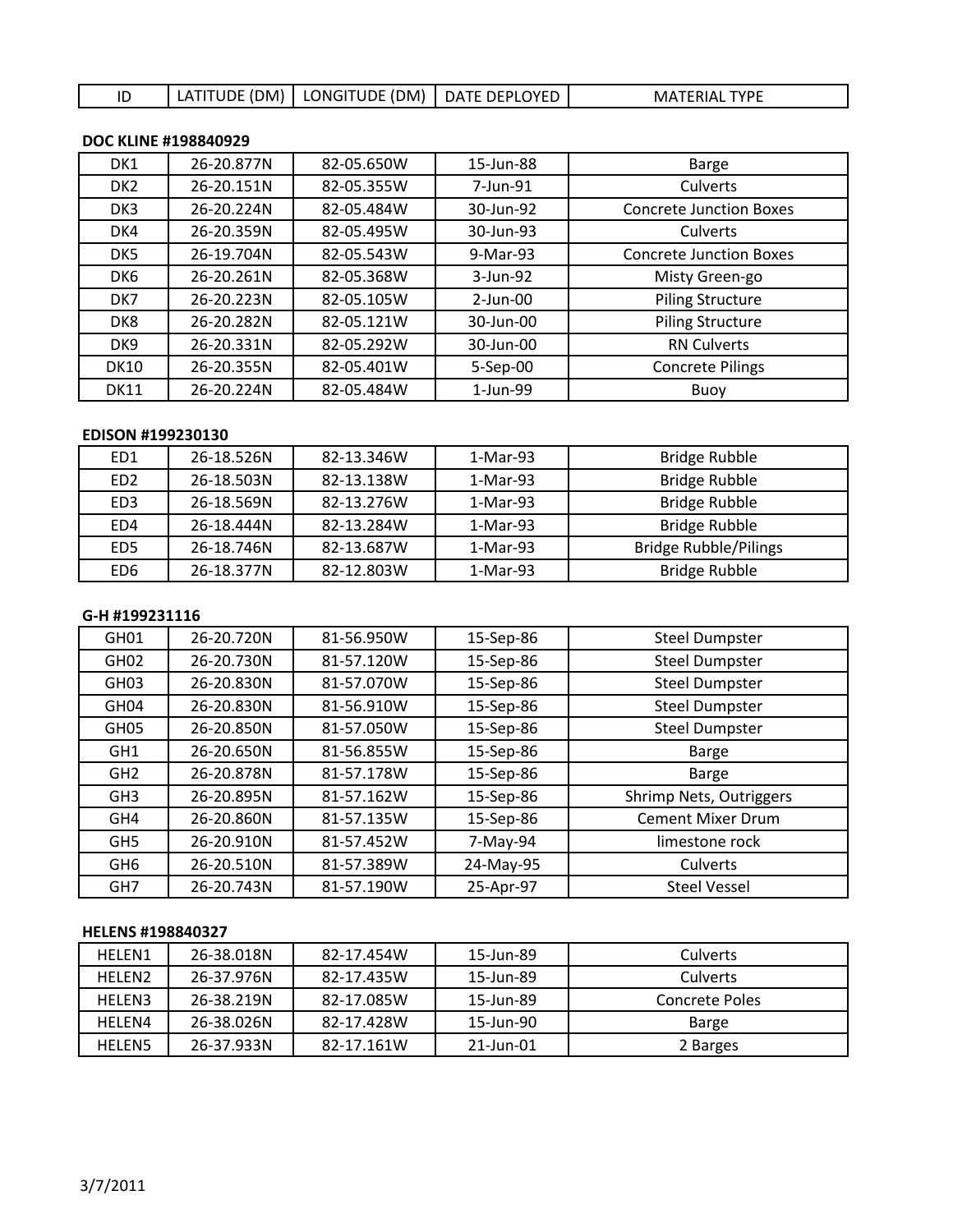# ID LATITUDE (DM) LONGITUDE (DM) DATE DEPLOYED MATERIAL TYPE

### **MARYS #198840329**

| MARY1 | 26-46.177N | 82-18.353W | 15-Jun-89 | Culvert, Steel, Pilings |
|-------|------------|------------|-----------|-------------------------|
| MARY2 | 26-46.209N | 82-18.399W | 13-Jun-00 | Culvert                 |
| MARY3 | 26-46.209N | 82-18.467W | 16-Jun-00 | Culvert                 |
| MARY4 | 26-46.270N | 82-18.399W | 19-Jun-00 | Culvert                 |
| MARY5 | 26-46.270N | 82-18.467W | 19-Jun-00 | Culvert                 |

## **MAY #199701536**

| MAY1 | 26-22.988N | 81-55.665W | 15-Jun-81 | Barge, Pilings |
|------|------------|------------|-----------|----------------|
| MAY2 | 26-22.732N | 81-55.383W | 15-Jun-81 | Bridge Rubble  |
| MAY3 | 26-22.334N | 81-55.035W | 15-Jun-81 | Rubble         |
| MAY4 | 26-22.342N | 81-55.009W | 15-Jun-81 | Rubble         |
| MAY5 | 26-22.692N | 81-55.087W | 19-Mar-99 | Concrete Boxes |

### **PACE'S PLACE #199903662**

| Pace1             | 26-31.069N | 82-17.014W | 29-Feb-00 | Concrete Tanks, Limestone         |
|-------------------|------------|------------|-----------|-----------------------------------|
| Pace2             | 26-31.158N | 82-16.951W | 15-Jun-00 | Crane                             |
| Pace3             | 26-31.192N | 82-16.884W | 15-Jun-00 | 110' Barge                        |
| Pace4             | 26-31.249N | 82-17.001W | 15-May-01 | 5' Tetrahedrons                   |
| Pace <sub>5</sub> | 26-31.239N | 82-17.064W | 21-May-01 | Boxes, Risers                     |
| Pace6             | 26-31.249N | 82-16.940W | 29-May-01 | Boxes, Risers                     |
| Pace7             | 26-31.17N  | 82-17.044W | 21-Oct-04 | 50' Wildman's Reef Boat, Concrete |
| Pace8             | 26-31.096N | 82-16.911W | 25-Apr-06 | 450 Tons Limestone Rock           |
| Pace10            | 26-31.212N | 82-16.982W | 5-May-06  | 300 Tons Culvert                  |

### **POWER POLE #198840328**

| PP1             | 26-40.958N | 82-22.471W | 31-Aug-92 | Barge, Crane |
|-----------------|------------|------------|-----------|--------------|
| PP <sub>2</sub> | 26-40.824N | 82-22.351W | 15-Sep-89 | Ship         |
| PP <sub>3</sub> | 26-40.958N | 82-22.320W | 15-Jun-89 | Power Poles  |

### **REDFISH BARGES**

| RED1             | 26-33.550N           | 82-14.181W | 17-Jun-89     | Barge |
|------------------|----------------------|------------|---------------|-------|
| RED <sub>2</sub> | 3.473N<br>$26 - 3.7$ | 82-14.613W | 7-Jun-89<br>ᆠ | Barge |

| <b>SANIBEL</b> |            |            |                 |                 |
|----------------|------------|------------|-----------------|-----------------|
| SANIB1         | 26-24.947N | 82-03.161W | --<br>15-Jun-7. | Concrete Rubble |

# **SCHOOL BUS #199701539**

| SB1             | 26-36.263N | 82-28.174W | 15-Feb-93 | <b>Culverts</b>        |
|-----------------|------------|------------|-----------|------------------------|
| SB <sub>2</sub> | 26-36.370N | 82-27.222W | 15-Feb-93 | Culverts               |
| SB <sub>3</sub> | 26-36.590N | 82-28.950W | 15-Feb-93 | Culverts               |
| SB4             | 26-36.048N | 82-28.253W | 1-Jun-98  | <b>Stacked Pilings</b> |
| SB <sub>5</sub> | 26-35.970N | 82-28.366W | 8-Jun-98  | <b>Stacked Pilings</b> |